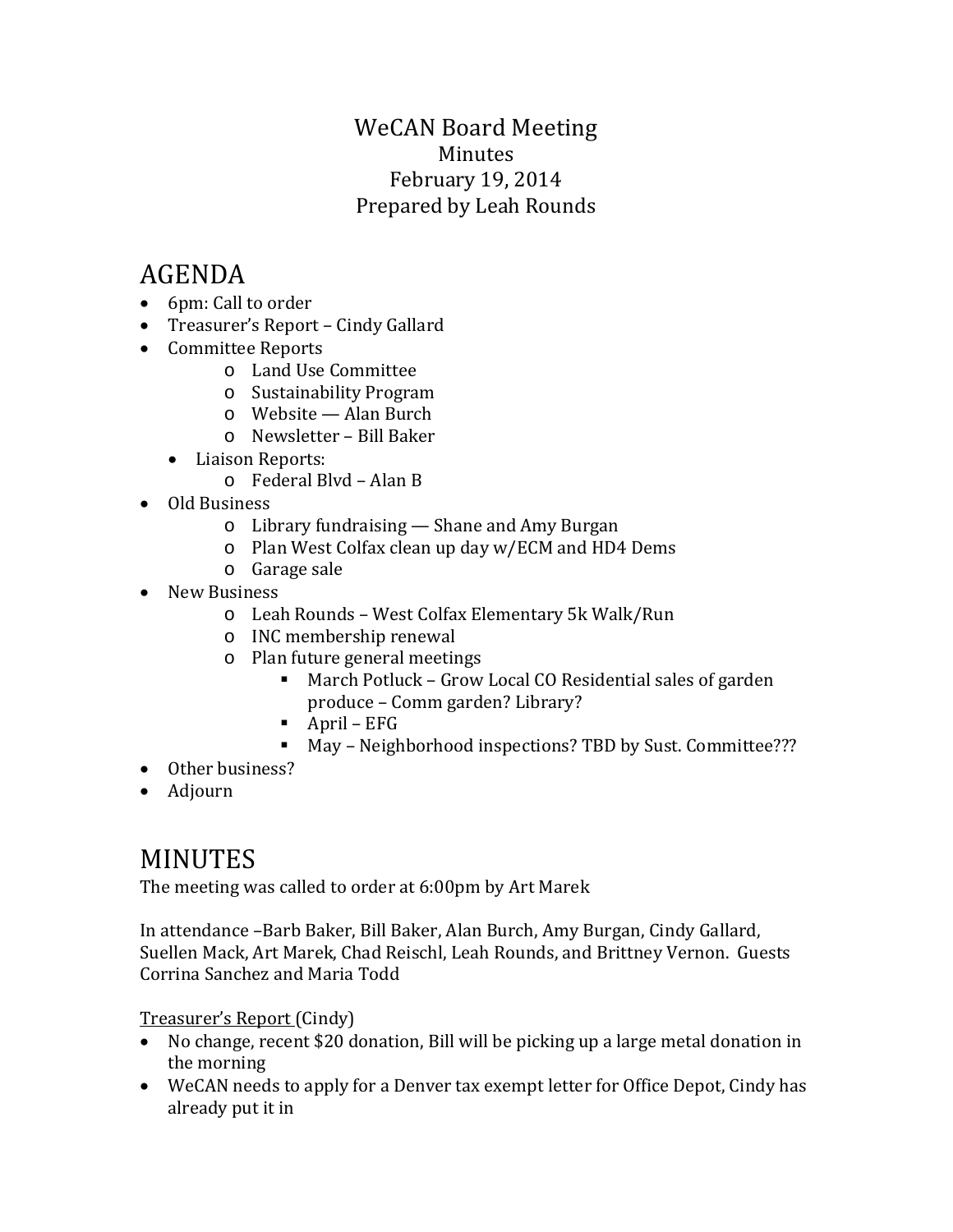#### Committee Reports

- Land Use
	- o Working on creating a protocol for responding to questions from outside organizations/media/etc. in an appropriate and timely manner (for example, when a board member is asked to give an opinion on something happening in the neighborhood on behalf of WeCAN at large). Things must be brought to the board first for discussion and then to the general membership for a vote.
	- o JPUN already has a protocol like this in place; look at theirs to see what parts of it will work for WeCAN.
- Sustainability Programs
	- o Next Wednesday, February 26 at 4:00pm at Barb Baker's house sustainability leadership will meet to go through surveys and general meeting ideas
- Website
	- o Maria has put in many hours updating the new website, a few things still need to be entered (calendar, maps, contact information, etc.).
	- o Website can be seen at wecan.wengine.com. It is not yet live, content is still being put in
- Newsletters
	- o Would like to have the newsletter ready for delivery on the Friday before, but it's been coming in on Saturday. Don will need to contact Office Depot about moving it up one day
	- o Need a new carrier, Art needs to give up his route but can serve as a backup

Introduction of board members and guest, Corrina Sanchez. Corrina attended the February Sustainability general meeting and would like to work on getting Spanishspeaking neighbors more involved.

#### Liaison Reports

- Sloan's Lake Citizen's Group (SLCG)
	- o Alan has attended the first of three meetings SLSG is having to set the year's goals and plan for 2014 (an 8 hour commitment to attend all meetings).
	- o SLCG covers a large geographic area and has had few new members join over the years
- Federal Blvd. Partnership
	- o Alan attended the two Saturday meetings where they set their goals and plans for 2014
	- o They have stopped using committees and instead assign projects

#### Old Business

• Library Fundraising Update (Amy)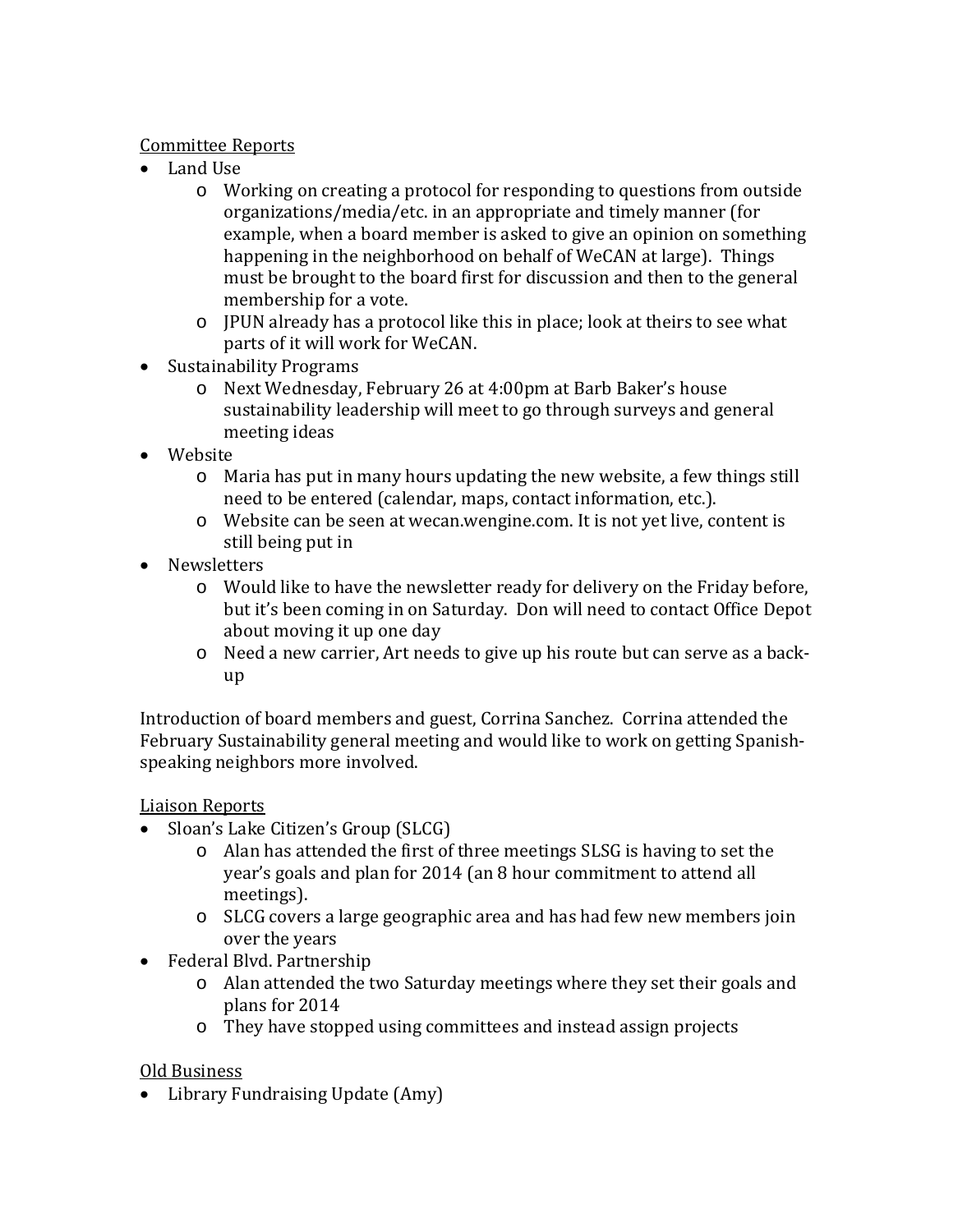- o Have been delivering newsletters to businesses and getting more sponsorships
- o Have contacted Natalie about setting a date for the Pool Party, it will probably be in June. Party will need a lifeguard and Suellen can get one. Need to decide whether is will be a flat entrance fee or by donation only. Will have food; possibly ask Chipotle to cater
- o Information on the pumpkin patch needs to go into the next newsletter
- West Colfax clean up day w/ECM
	- o Groundworks Denver will provide youth volunteers for the day
	- o Clean-up day is Saturday May17th and will be alley clean-up, graffiti removal, etc.
	- o Start promoting this day now as a sustainability project, and hopefully get 100+ volunteers through the various organizations for the day
	- o WeCAN will help provide some of the food for the day
	- o No Chair-person for this project yet, may get someone at the sustainability meeting next week
- Garage Sale (Barb)
	- o Will be held June 7, get this information in the newsletter and on website right away
	- o Held at the parking lot on Colfax and Vrain across the alley from the BID office. Lot is owned by Golden Manor
	- o All funds will go to helping Confluence upgrade their computer lab and a smaller housing project for a low-income senior.
	- o Raised approximately \$1300 at last year's sale
	- o In need of storage space, Leah offered half their garage

#### New Business

- Colfax Elementary projects (Leah)
	- o May 3rd will be the Mile High 5k Race around Sloan's Lake to help raise money for several NW Denver schools, including Colfax Elementary. Advertise this information to encourage more neighborhood participation in the race in the March and April newsletter, website, etc.
	- o Totally Tennyson is another fundraising event Colfax participates in, all funds raised go to fund the school's counselors and therapists (this totals \$3000 needed). The event is April 25<sup>th</sup> and tickets are \$25, so Colfax needs to sell 120 tickets to meet its goal. Will advertize this event in the March and April newsletters, website, etc. Will also sell tickets at the April general membership meeting
- T-Shirt
	- o They are a good marketing tool. Get some new ones printed up to sell. Possibly have a few to give away on clean-up day
	- o Vista Print charged \$800 for 100 t-shirts last year. Brittney will look into having the shirts redesigned and other options for printing
	- o T-shirts sell easily for \$10, want to break even on this while having some to give-away